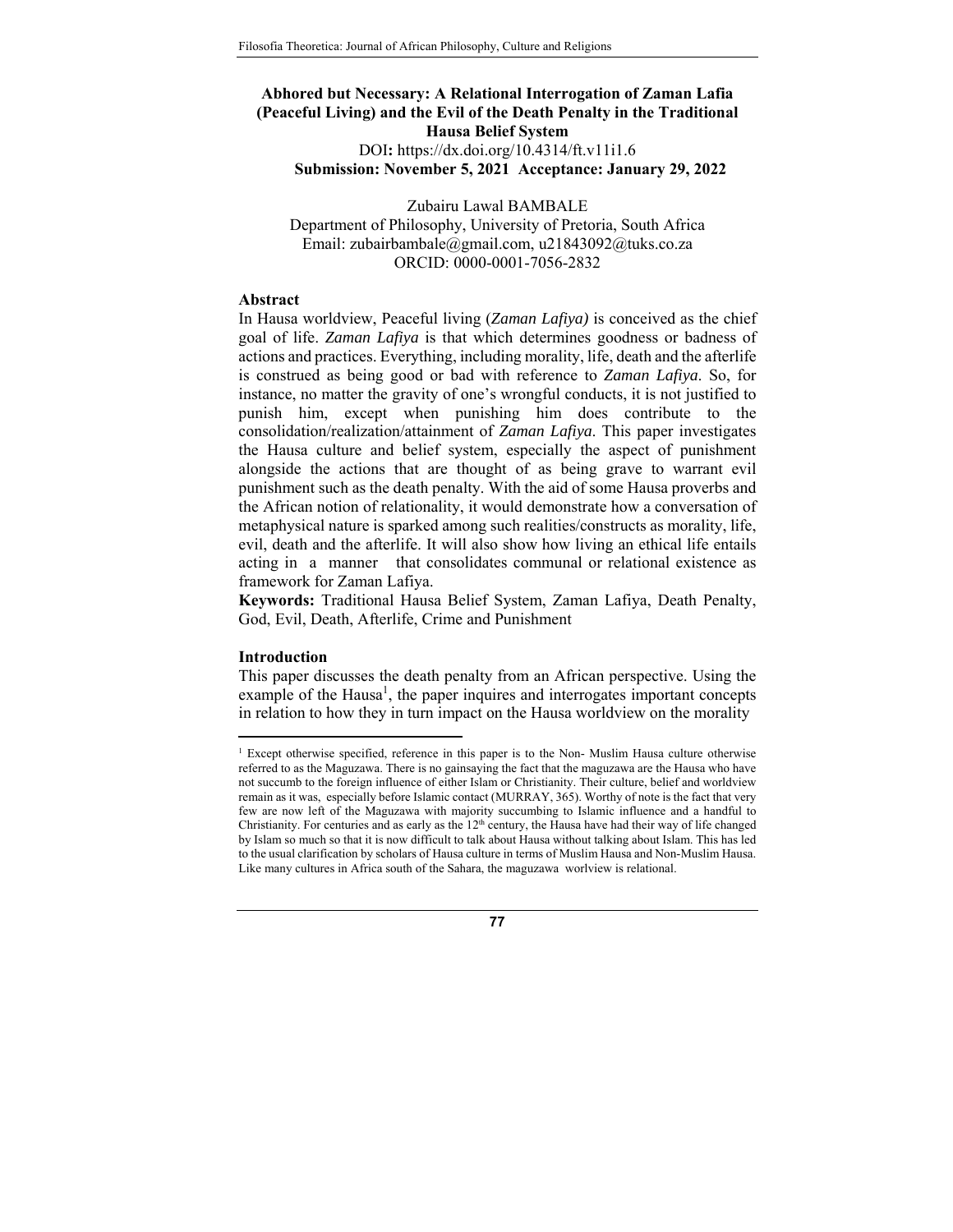or otherwise of the death penalty. The paper discusses Zaman Lafiya, death, afterlife and evil within the framework of Hausa worldview and the context of the roles they play in determining the moral justification of the Hausa cultural practice of the death penalty as a form of punishment for some wrongs committed.

In the first section, the paper examines Zaman Lafiya as a moral concept in Hausa worldview. The examination would show how Zaman Lafiya, guided by the Hausa teleological and cosmological thought, is considered as the chief goal of life through which the morality or otherwise of any practice, including the death penalty is determined. The second section discusses Hausa religious belief system and its perspective on evil, in relation to how the death penalty is construed as a necessary evil despite seeming to violate the African relational value encapsulated in the Hausa culture. The third section discusses the concept of death and afterlife, their place in Hausa communal thought and the role they play in the Hausa quest for the attainment of Zaman Lafiya as well as in the determination of the morality or otherwise of the death penalty. In the fourth section, the paper brings to the fore, Hausa thought on crime, punishment and the death penalty. The section identifies some wrongs that are punishable with death and the moral basis upon which the death penalty is thought of as an appropriate punishment for such wrongs. The conclusion follows immediately.

# **Zaman Lafiya and the Teleology of the Cosmos in Hausa Worldview: An Interrogation**

The term Zaman Lafiya literally means peaceful living or peaceful coexistence in Hausa worldview, and it is regarded as that which should drive everything, every action or practice. In fact, it is the main goal, which everyone should aim to achieve. To achieve Zaman Lafiya entails, among others, that people cultivate and sustain good relationships. So, relationship or the principle of relationality, $\lambda^2$ which is widely defended in the African philosophical literature, is crucial to the achievement of Zaman Lafiya.

 Zaman Lafiya is what should be the chief goal of life, and it is, as we shall come to see, what determines the moral status of Hausa cultural practices including, the death penalty. Zaman Lafiya is regarded as the chief goal of life in Hausa worldview largely because of the Hausa cosmological and teleological thought. Duniya (the universe), for the Hausa, is designed in such a way that it is manifestly complex. One of the ways in which this complexity is reflected is in the conceptualization of the term itself. As a concept, it is in Hausa worldview, used to mean at least two things. First, it is used to mean the world

 $\overline{a}$ 



<sup>2</sup> Chimakonam and Ogbonnaya (2021), for example, provide ample discussions on the centrality of relationship in the African worldviews and intellectual history.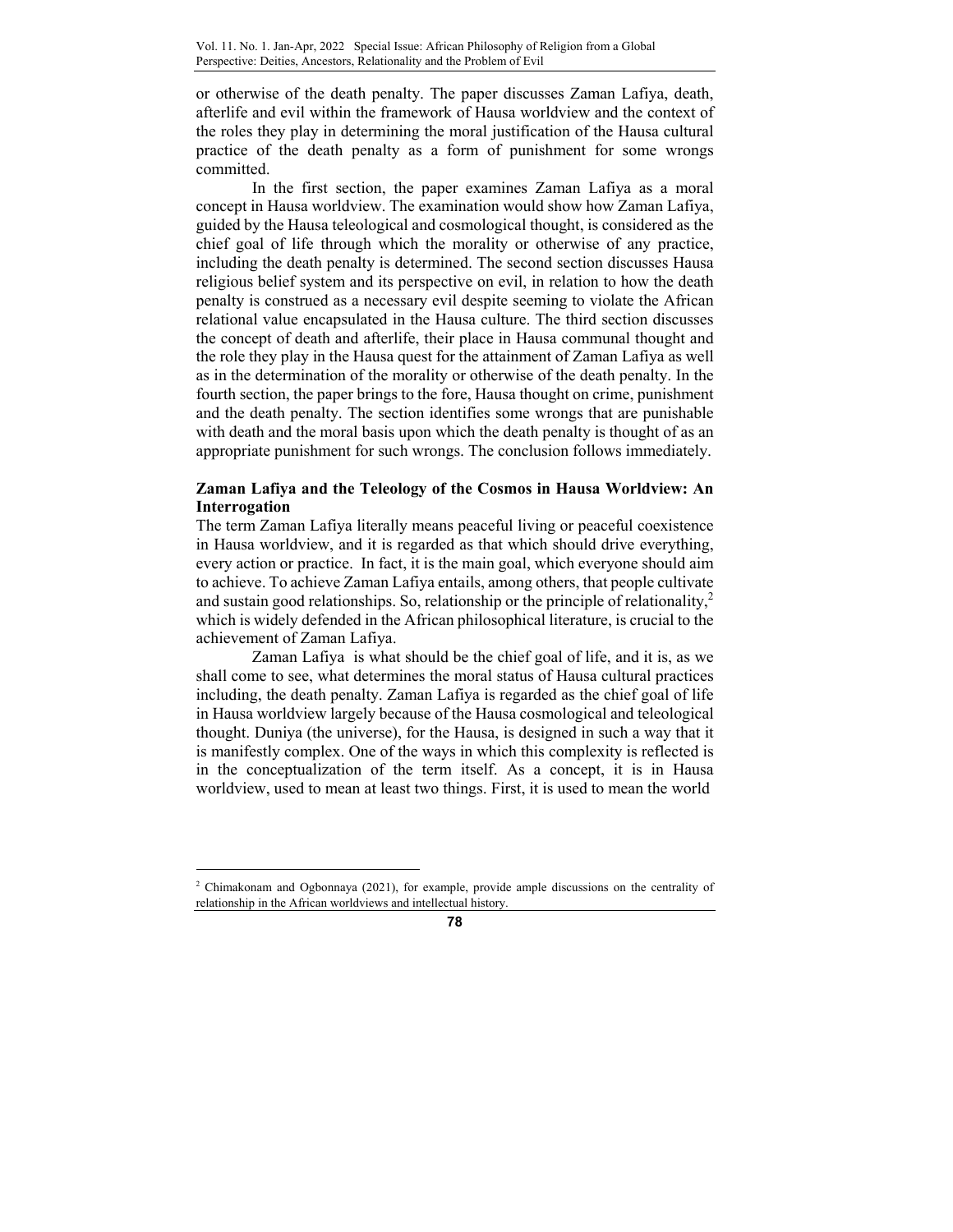(cosmos) and second, it is used to mean life (AMIN 2002, 248). When used to mean the world, otherwise referred to as bigire, reference is made to the space in which the existence of life of humans and other living things occur. Here, the environment (habitable and non-habitable), the waters and islands, directions and seasons, feature prominently (AYUBA 2019, 220). Closely related to this meaning is the conception of duniya as that about which is not so much known because of its being expanse, long and therefore unascertainable. This is reflected in the expression usually uttered by the Hausa when someone is missing. Thus, the Hausa say yana can uwa duniya, meaning he is out there in the world. When duniya is used in the second sense, it denotes life as an event and in this context, the totality of the experience that occurs from birth of especially humans, to death in the world.

Muhammad Lawal Amin (2002, 248-249) argues that the difference between duniya as cosmos and as life is seen in the expressions in which the words are used. Thus, where the Hausa say, duniya ta yi dadi (the world is enjoyable), reference is not to the world as a space but to life as an event. This, however, hardly goes to show a necessary difference because it is not meaningless for both the world as a space and as life to be conceived as being enjoyable. This is more so that life, as used in the second sense, necessarily occurs within the world/universe existing as a space and as used in the first sense. It is argued thus, that, it is when the Hausa hints the sense or context in which the term is used that the difference is revealed. It is not the case that once duniya is used in the Hausa expression above, it necessarily means life as an experience and not as a space within which life occurs.

Closely connected to this line of thought on the conceptualization of duniya in Hausa is the argument of K.C. Anyawu (2000 as cited by NDUBUISI and OKORO 2005, 67) that there exists the subject and the object in any conceivable experience. While the subject is thought of as the ego that experiences, that which is experienced by the subject is the object and is thought of as the world, of which the subject is a part. Here the object is thought of, from the point of view of African cosmology, with reference to the self and ultimately man who experiences, through life or living, the world.

The African conception of life as an experience or event is such that involves contradictions that must be reconciled in order to protect the self from danger. Such contradictions are not unconnected with the African notion of duality of experience as in body and mind, time and eternity etc. (NDUBUISI and OKORO 2005, 67). This is not different from the Hausa conception because, for the Hausa, life is conceived as being designed to be among others transient, hard, deceptive, contemptible, complex and capricious while yet being enjoyable, pleasing and attractive (AMIN 2002, 247; AMIN 2003, 1). Glaring contradictions are, for instance, demonstrated in the manner by which, on the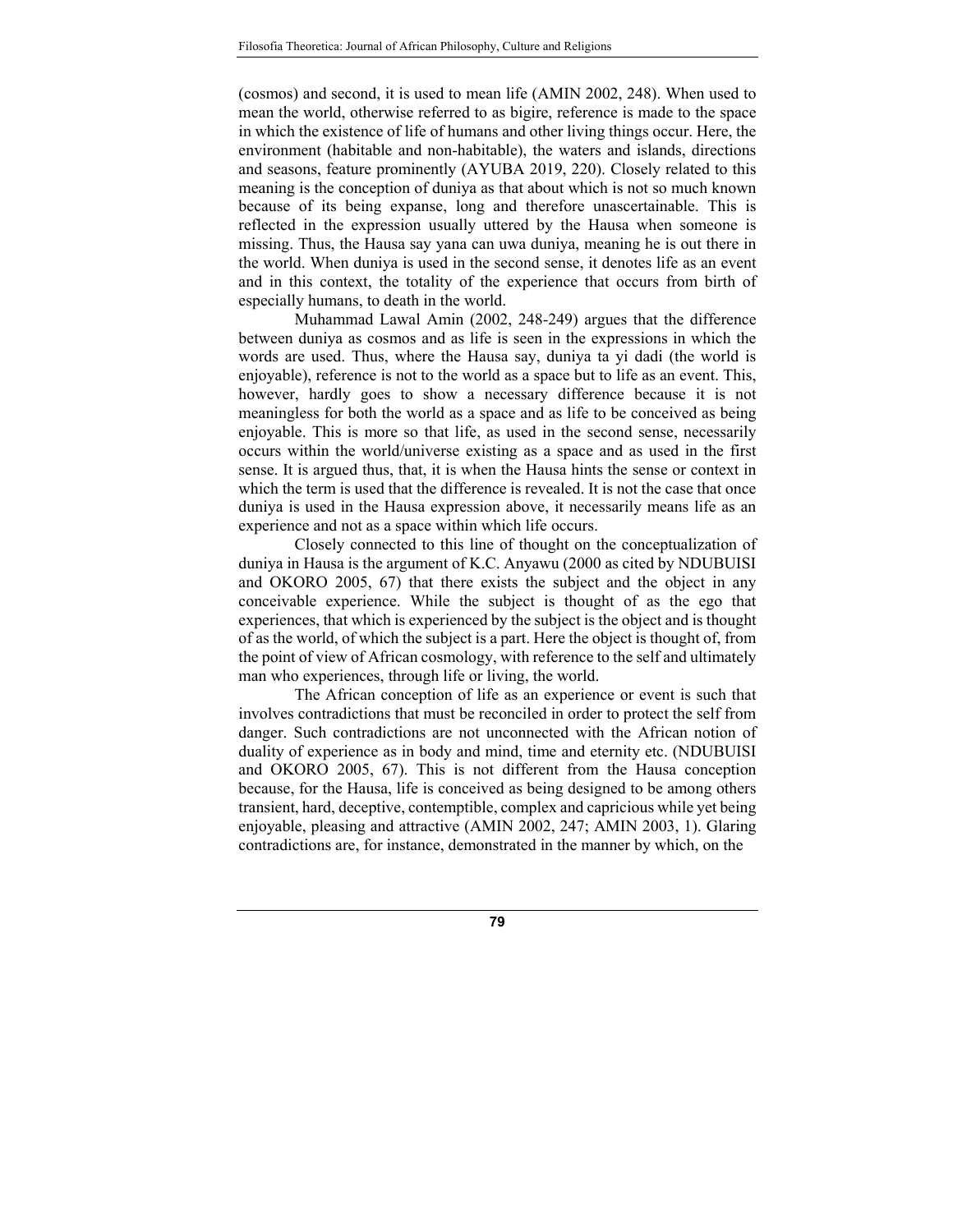one hand, life is construed as being hard, deceptive and capricious, and on the other hand, it is construed as being enjoyable. For the Hausa, however, these contradictions are reconcilable by aiming to achieve Zaman Lafiya. To achieve this, as we shall see, one must possess some qualities, one of which is sani/ilimi (being knowledgeable) of how to navigate the turbulence of life. It is to this end that the Hausa say Zaman duniya iyawa ne, to live peacefully in the world is to know how to live.

Because these contradictions confront life, actions, practices and activities in Africa are conceived as responses to the contradictions. Life is deliberately confronted in such a manner that those contradictions are reconciled and or resolved. It is in the manner by which such contradictions are approached that social norms, morality and ultimately thoughts and beliefs of the African people are fashioned. For the Hausa, struggling to achieve Zaman Lafiya is the manner by which such contradiction should be confronted. In Hausa worldview, thus, it is only when Zaman Lafiya is attained that the contradictions of life can be resolved and the way it can and should be achieved is to make it of paramount importance so much so that it becomes the chief goal of life. It is by virtue of this that the Hausa say:

### *Zaman lafiya yafi gara*

Peaceful living is worth more than wedding commodities (that a Hausa bride takes to her groom's house).

# The Hausa also say:

*Zaman lafia ya fi zama dan sarki* 

Living in peace is worth more than being a prince. It can also be used to mean that nothing matches the price of peace (AMIN 2002, 245; AMIN 2003, 2)

Given the importance with which the Hausa attach to the size and variety of farm produce which form the bulk of wedding commodities as well as the status of the prince, one can boldly say that the Hausa revere Zaman Lafiya to the extent that they rather forfeit farm produce meant to be used as wedding commodities than lose the state of peaceful co-existence. Also, even the exalted position of a prince can be forfeited in favour of attaining peaceful living.

 As noted earlier, making Zaman Lafiya the chief goal of life entails the cultivation, development and possession of some virtues that are necessary for the actualization of that goal by individual Hausa. It is only when individuals are in the possession of these virtues that Zaman Lafiya can be attained. Some of the most important of those virtues include the cultivation of relational capacities such as tolerance, empathy, recognition, patience, etc. To achieve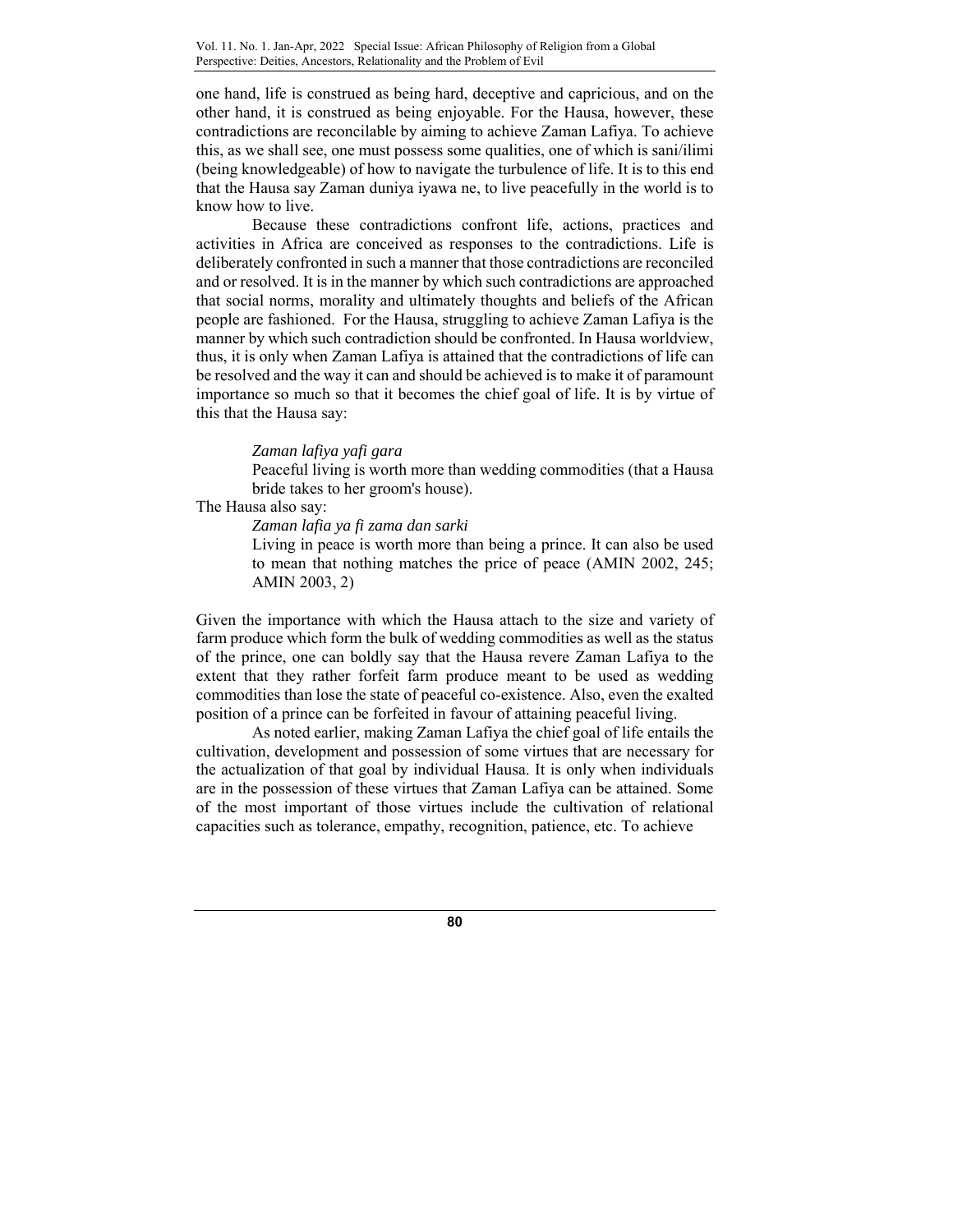Zaman Lafiya, one must enter into relationships with other humans and even the non-human elements in the environment. Since the attainment of Zaman Lafiya is a good, it is in the possession of these relational virtues that morality and ethics in Hausa worldview are construed. Thus, the Hausa man attains the status of mutumin kirki (the good man) only when these relational qualities are possessed and expressed.

Scholars such as Anthony H.M. Kirk-Greene (2000), Amin (2002), Jerome H. Barkow (N.D, 3-6) have at varying length, identified some of these virtues and or qualities. While some qualities serve the purpose of making the good Hausa man in general some are specific in preparing the Hausa individual in the struggle for the attainment of Zaman Lafiya. Some of these general qualities are gaskiya and Amana (truth and trust), Karamci (open-minded generosity), hakuri (Patience), hankali (reason), ladabi (discipline), kunya (bashfulness)*,* mutunci (humaneness), hikima and adalci (wisdom and scrupulous behaviours). These qualities are critical to constructing and sustaining healthy relationships.

On the other hand, the qualities that the Hausa should deliberately cultivate, develop and possess in order for the Hausa to be adequately prepared for the task of working towards the attainment of Zaman Lafiya are ilimi*/*sani (knowledge), hakuri (patience), juriya*/*jimiri (perseverance), gaskiya (honesty/truth/sincerity/objectivity), taka tsantsan (caution), himma (resoluteness), kwazo (hard-work), yakana (contentment), biyayya (obedience)*,* mutunci (respectability) zumunci (communality) and mutual assistance (taimakon juna). Worthy of note is the fact that it is difficult to identify and exhaust all the qualities that meet the sufficient condition for being mutumin kirki in Hausa thought. What we may easily find are necessary conditions that aid one in constructing the sort of relationships that lead to Zaman Lafiya. What we have so far discussed is the general moral outlook of the Hausa with Zaman Lafiya or the struggle for its attainment as the determinant of good or bad. In the next section, our discussion will be on the Hausa belief system in relation to how evil is conceived and how the death penalty is thought of as a necessary evil.

#### **The Hausa Belief System, God and Evil: An Overview**

Although so much has been written about the Hausa from the point of view of academic disciplines such as History, Language, Anthropology and, to some degree, Religion, very little has been written about the Hausa from the point of view of philosophy, especially philosophy of religion. This is probably because the Hausa has had to contend with early foreign contact, with especially the Arabs. In this section, an attempt will be made at bringing to the fore introductory notes on the Hausa religious belief system, especially as it relates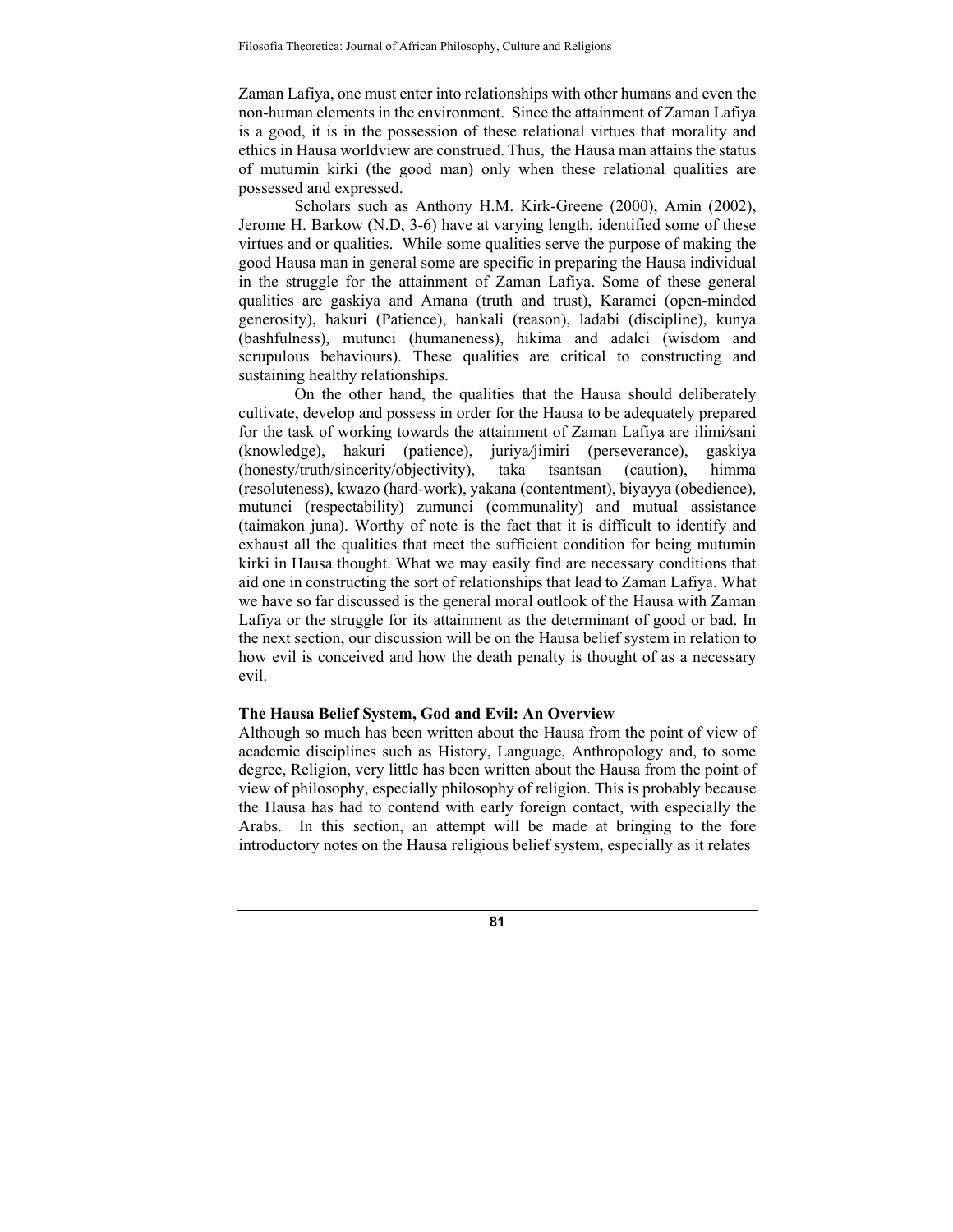to the Nature of deity or deities (God or gods) as well as the Hausa idea of evil. It is hoped that the issues raised would merit further debates. To begin, the traditional Hausa religion may originally have been anchored on the idea of evil which they believe hampers sustenance. From the understanding of human nature as beings who refuse anything good when angered, thereby making others suffer, the Hausa form the idea that there is something that is responsible for evil such as drought and drying up of rivers because of being angered. Just as Humans are approached for forgiveness when angered, so is that thing that brings about evil in the form of drought, ailment, etc. Hence, the struggle to constantly make that thing happy through sacrifices. Here is an anthropomorphic origin of the Hausa religious belief system according to which deity or deities are believed to exist by virtues of human attributes.

 Another way by which the origin of the traditional Hausa religion is anchored is especially from the perspective of the struggle to do away with ailments. The Hausa, in this regard, conceive of something(s) beyond humans that are more powerful than humans and are able to end ailments as they are able to bring about good or evil to humans. From the knowledge they have of human nature also, the Hausa, conceive the idea of pleasing those things, which would turn out to be some kind of worship that would be later known as bori (being one of the two ways of worship) (IBRAHIM 1982, 36). What is common in the two conceptions of the origin of the traditional Hausa religion is the fact that evil existed and needed to be done away with. The salient point to note is that there is a presumption of some form of omnipotence and omniscience in the manner by which those powerful things who would be known as God (Ubangiji), gods and or spirits (iska or iskoki) are able to know how to solve human problem. One may argue that these deities are, however, not absolutely omnipotent and omniscient. This is in the manner by which they do not seem to know all human problems until they are told. It is also in the manner by which the deities, the spirits in this case, are thought of as being able to solve only particular problems. This is the case, except for God who is presumed to be one and is able to solve more general and complex problems. Thus, different iskoki, with different names have different designated purposes and powers exclusive to each other (MUCIZZ 1985, 50). In Hausa religious belief, thus, there are many (thousands) iskoki with Kure (hyena) as the chief iska who is worshipped by all, and that is why the Hausa construe hyena as a sacred animal (AMIN 2002, 148).

 The problem of evil from the Hausa purview can better be understood in the following way. While the white spirits are the source of good, the black spirits are the source of evil. Some of the white spirits are Sarkin Makada (chief drummer), Sarkin Aljan (Chief spirit), Sarkin rafi (Chief spirit, of the Rivers) etc. on the other hand, the black spirits are Uwar gona (mother of the farms), Bako (the stranger), Gajimare, Duna, etc. (IBRAHIM 1982, 39-50)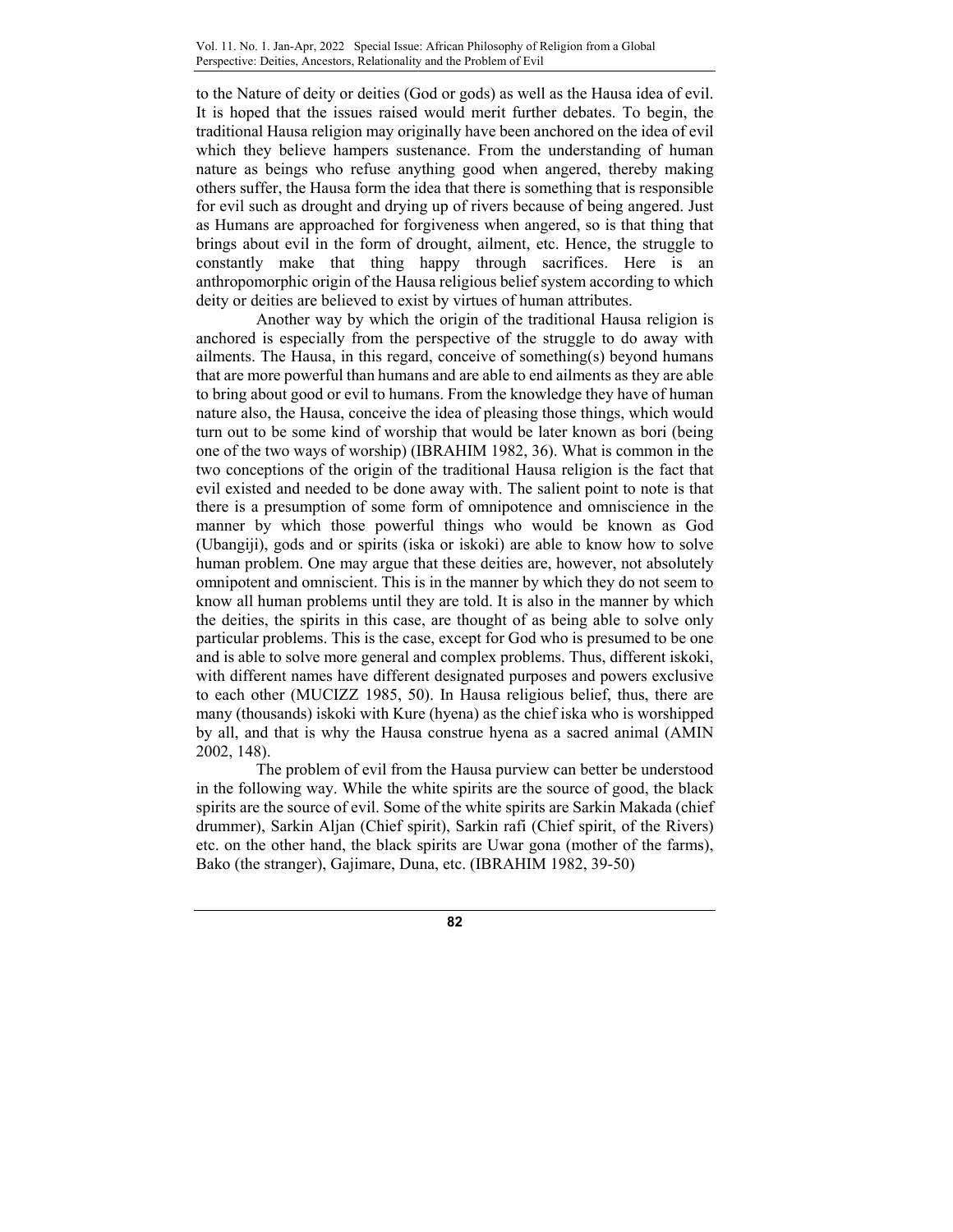The Hausa idea of God, especially as it regards omnipotence and omniscience is derived from the realization of human limitations, which is expressed in Mutum tara yake bai cika Goma ba (man is nine (9) and not ten (10)) (AMIN 2002, 130). Goma, which means ten, in this proverb is used as a metaphor for perfection/completion/finality/greatness. The proverb is situated in the context of Hausa idea about numbers and counting with ten as some kind of the greatest number. Since the Hausa have an idea of completion and since the Human is said to be incomplete, speculation about the idea of a Being that is complete, thereby matching ten as a number, with all the attendant qualities of perfection and completion, is inevitable. This speculation or wonder is to be found in the manner by which the Hausa say, Allah na mutane, mutane na tukwane, tukwane na fashewa (Allah creates men, men create pots and pots do break) (AMIN 2002, 130). Implied in this saying is the idea of creation and relative perfection. It implies that indeed, God created humans who are construed as almost perfect creatures, at least, relative to other creatures in the universe. It also implies that, relative to God's creation, man's creation (the pots in this context) are imperfect as they do break. The scope of this research goes beyond the possibility of an omnibenevolent God co-existeing with evil, but the above suggests that God in Hausa religious worldview might be the maker of both good and evil. This suggests that a complete universe is one where both good and evil are inevitable.

Although from Hausa oral traditions and habits, one could infer the Hausa conception of a Supreme Being, such conception has not been articulated in clear terms. The Hausa conception of God is thus, vague. The idea of vagueness in the conceptualization of the Hausa God is expressed thus: Ubangiji buwayi gagara misali (God, the all-powerful the indescribable). Beyond the literal meaning of being indescribable, the proverb, goes to show God's omnipotence. Buwayi, is used in the context of being all-powerful and uncontrollable. The Hausa invoke such expression to show how powerful and uncontrollable a member of the community, a son, a leader or criminal has become so much so that the community is unable to control and or regulate the actions of that member.

Goriawala Mucizz (1985, 49) and Amin (2002, 147) maintain that the Hausa do have an idea of a supreme Being who they call Allah or Ubangiji who created the universe and controls it. Mucizz (1985, 49), however, argues that the idea that the Hausa have of Allah is probably influenced by Islamic thoughts. This is even though the conception of a supreme being called Allah predates Islam. Mucciz's argument that the Hausa conception of a supreme being as being vague may have been influenced by the Islamic thought may not be plausible since the Hausa conception is influenced by Islamic Arabia, whose conception of a Supreme Being is not vague, and not Pre-Islamic Arabia whose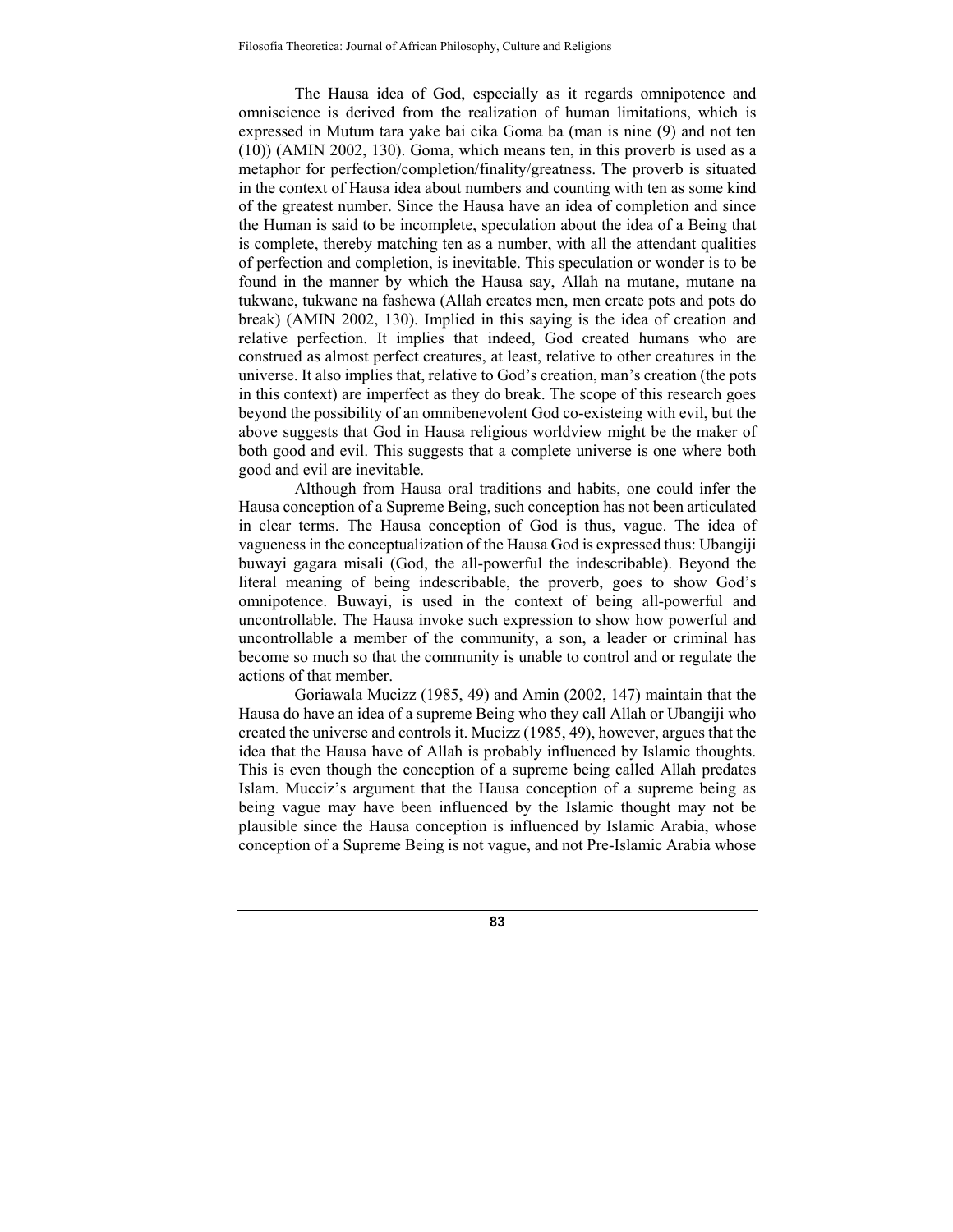conception of a Supreme Being was vague. I argue that while contact with Islam may have influenced the language of the Hausa with reference to how they refer to a Supreme Being both as Allah and as Ubangiji, it has not changed the Hausa conception of a Supreme Being, especially with reference to its vagueness.

The traditional Hausa religious belief system is such that although Allah or Ubangiji created the universe and controls it as he is most powerful, He is not the central Being as they do not worship him nor seek for his help nor invoke him in their prayers except in rare occasion such as the time of drought where the Hausa woman wear men's wears, carry men's implement for farming, chanting Allah ka bamu ruwa (Allah give us rains). Thus, although, Barkow (1970, 107) argues that the Hausa do rarely worship God directly, their indirect worship of God is not unconnected with their conception of God as being more concerned with spirits and less concerned with men, according to Mucizz (1985, 50). I argue, however, that, the fact that, the Hausa worship or invoke the Supreme Being only in rare occasions (at exceptional and most trying times) does not necessarily mean that the Hausa construe God as being less concerned with the Hausa but shows how they revere God. It shows that, while there is something that the spirits cannot do, it is God who is able to do what the spirits are unable to do, which thereby shows God as the most powerful, and that is why God is invoked directly to solve the most troubling of problems such as drought. Nevertheless, on the basis of the fact that God and especially, gods in Hausa belief system is/are unable to cure some ailments even when asked, shows that the God or gods are not all powerful and that is why, in the Hausa conceptualization of God, the choice of the word 'most powerful' is more appropriate than 'all powerful'. This is why Mucizz (1985, 52) demonstrates that, sometimes, irrespective of the extent of the bori that is applied, it becomes futile in curing ailments.

Tsafi and Bori are two major ways through which worship is done by the Hausa. Worship is usually done with a view to connecting or reaching out to the spirits to especially present wishes. Tsafi is usually done at designated places such as caves, designated trees (especially tamarind or baobab), and designated places at homes otherwise referred to as Wurin al'ada (place of worship) (IBRAHIM 1982, 30; BARKOW 1970, 108). While the head of the family is always the chief priest of the worship done at home, there is always a special person considered to be the priest who is the custodian of other worship places and through whom the Hausa gets to the spirit (IBRAHIM 1982, 30; BARKOW 1970, 107). Hausa traditional religion is thus, a clan or family affair as each household has its own spirits whom they worship. However, the Hausa expresses, duk bori daya ake wa tsafi (sacrifices are to but one bori) to indicate that, while religion is a clan affair, it is the same spirit that manifests in all the places of worship of the Hausa. In all the places of worship, animals are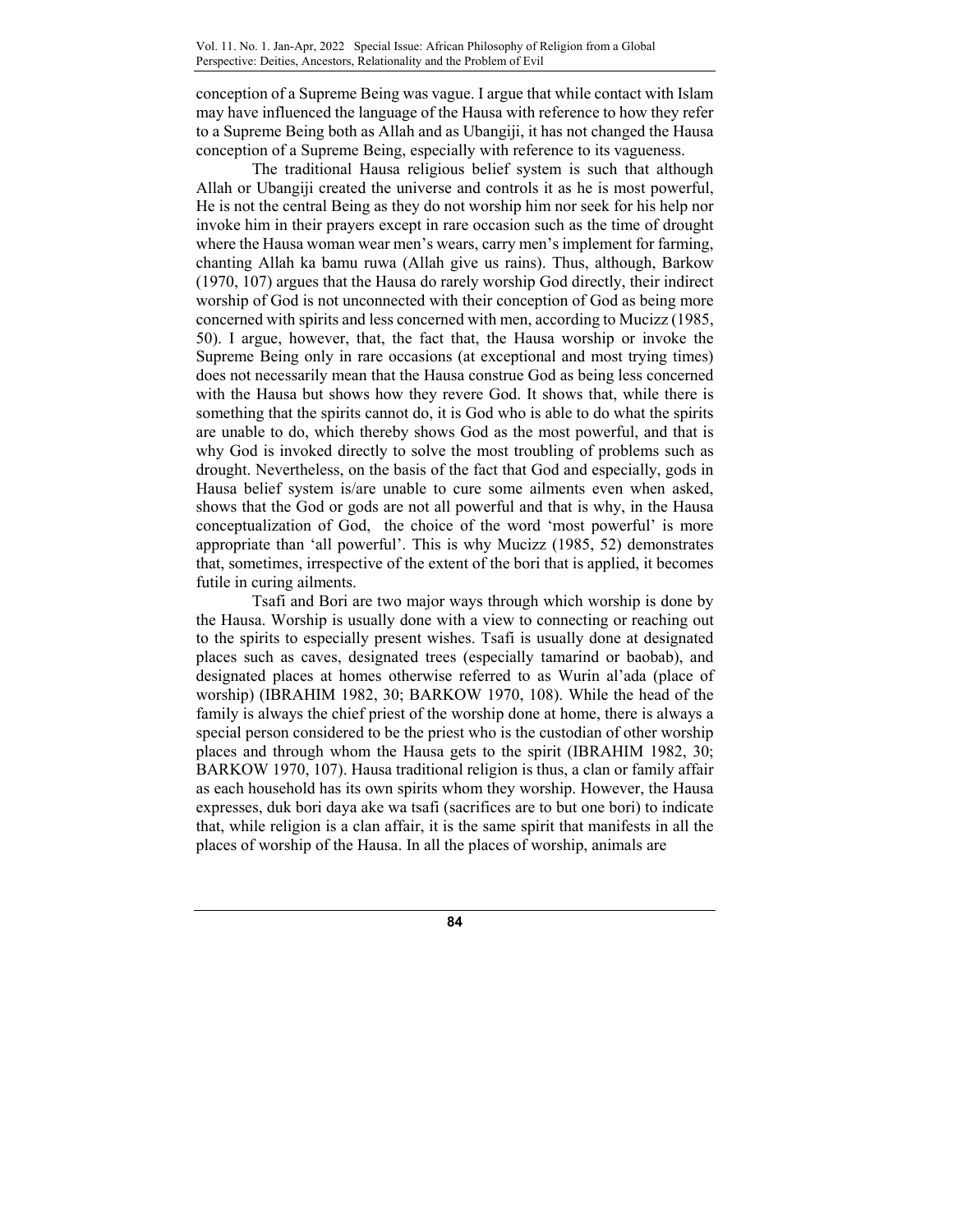slaughtered as sacrifice. Bori on the other hand, is usually carried out for the purpose of cure of ailments. This is done by yan bori (special humans) who have, over time, mastered the spirits and have established relationships in such a manner by which the spirits enter their body as a result of which things such as herbs for curing specific ailments and especially barrenness are revealed to the person who in turn reveals it to humans (BARKOW 1970, 108).

In the context of Hausa traditional religious belief system, iskoki, construed as gods, are created by Allah or Ubangiji and it is from iskoki that evil and good emanate. This is as a result of the iskoki being angered. The Hausa traditional belief system is thus, anthropomorphic in the manner by which the spirits are construed as being emotional since evil is conceived as a product of the anger of the spirits (IBRAHIM 1982, 31). Although the extent of their autonomy and free will is not clear, there are at least, some actions of the spirits that are within the control of Ubangiji, such that the actions, such as the infliction of suffering and its removal, are possible with the will of Ubangiji. The point earlier made on the rare occasion in which Allah is directly reached out to, which is the time of drought being a natural evil may mean that God, for the Hausa, could be the source of natural evil while the gods (spirits) are construed as the sources of moral evil which manifests in the form of ailments, barrenness, etcetera. This is given that these are believed to be inflicted by spirits which informs why sacrifices are offered to them for healing. Ultimately thus, the traditional Hausa religious system centers around evil and how to deal with it. From what is construed as the basis of religion itself, to the reasons of worship at a particular place and time, to the requests often made, religion is in relation to doing away with evil such that if there were no evil, there may not have been the need for worship in the first place.

As mentioned earlier, the Hausa God is not an absolutely good God since it is the case that some evil are traceable to such deities. This is even though, He is construed as good, in the manner by which God, according to Hausa belief, brings about nourishment and mercy, even when offended. This is to be seen in the manner by which at any time, the Hausa attempts worship, it is so that good things are provided or evil is averted. That is why the Hausa say Ubangiji gatan bawa (God the nourisher of the servant).

However, the contradiction is in the Hausa conception of God as the creator of the universe, including everything such as the spirits that do cause evil, in it. The contradiction is in the manner by which God is conceived as the nourisher and also as the creator of the sources of evil or even the source of evil. But, it does not seem that God or even the spirits are blamed by the Hausa for the evil that exists around them. This is due to the Hausa thought on freedom according to which evil exists on the basis of the undoing of men that is freely exercised. To this end, the Hausa say, duk wani hani daga ubangiji baiwa ne (every denial (pain) from God is a blessing).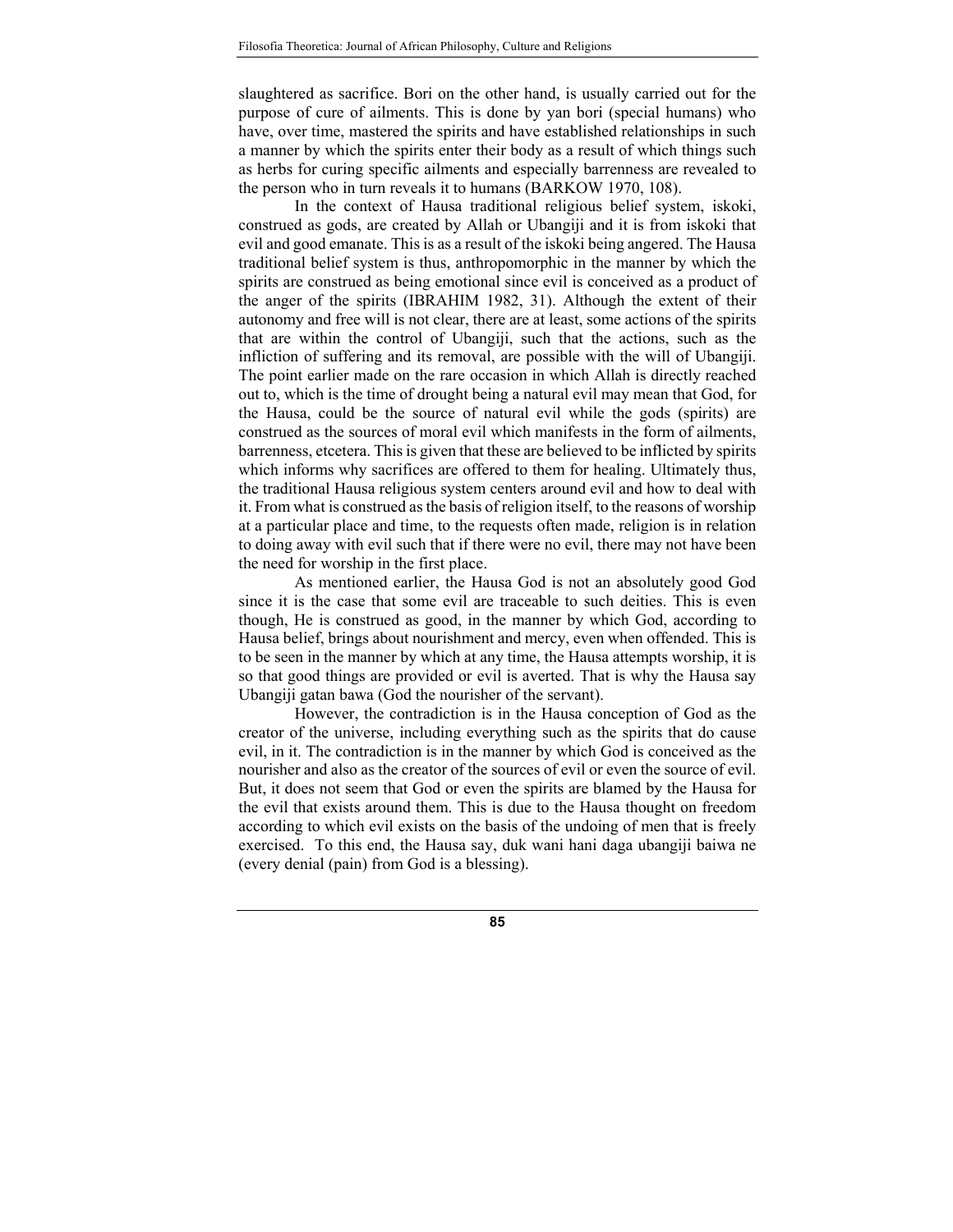With reference to moral evil, the Hausa belief system is such that God allows free will among the Hausa to confront evil and this is done through a deliberate attempt at working towards becoming good humans. To confront moral evil thus, it is enough when the Hausa tailor their actions towards becoming good people without necessarily looking up to God. Thus, for the Hausa to confront evil, they must freely work towards navigating the turbulent, complex and chaotic world created by God. Because, freedom and free will is supposed, the conception of right and wrong is conceived by virtue of obedience to some recognized and assumed relational norms, codes and values through which human wellbeing, sustenance, harmony and ultimately life, among others are realized. This is not unconnected with the central position that man occupies in Hausa worldview. So that anything that is perceived as that which threatens man and life is construed as evil that is justified in being confronted using any option available to man, including the application of the death penalty. It is this central position that man occupies that justifies taking away the life of a person whose actions threaten human wellbeing and sustenance. This is inspite of the fact that taking away human life also violates the African relational value that the Hausa culture encapsulates. In the next section, thus, our discussion will focus on the Hausa worldview on the concepts of person (man), death and afterlife. This will be done in the context of how evil is construed with reference to the role the concepts play in the attainment of Zaman Lafiya.

### **Man, Death, Afterlife and Zaman Lafiya in Hausa Worldview**

Apart from being referred to as mutum, man is also referred to as kai (self) who is said to have life (rai) and kurwa (soul) (AMIN 2002, 131). The Non-Muslim Hausa use rai and kurwa interchangeably and to them, anything that lives has kurwa, which is essentially immaterial and is akin to soul or life (BARKOW, 1970, 116). Sometimes, however, kurwa is used in a different sense as that which the witches and wizards are capable of subduing when one is asleep at night. Rai is the necessary and sufficient condition for living that ceases to be when death occurs. Man, for the Hausa, just like for other African cultures, is considered as the central figure of the universe so much so that he is that around whom everything in the universe revolves. Everything is meaningful or otherwise with reference to man. Even Zaman Lafiya is conceivable only when there is life and ultimately man. It is against this background that the Hausa pay attention to the concept of death which threatens the existence of life and ultimately man.

 The Hausa word for death is rasuwa. But, due to the influence of Islam, the Muslim Hausa use rasuwa and mutuwa interchangeably. For the Muslim Hausa, death occurs when life (rai) leaves the body. In Hausa worldview, the necessity and inevitability of death is presupposed. That is why they say duk mai rai mamaci ne (every human is mortal). With reference to especially natural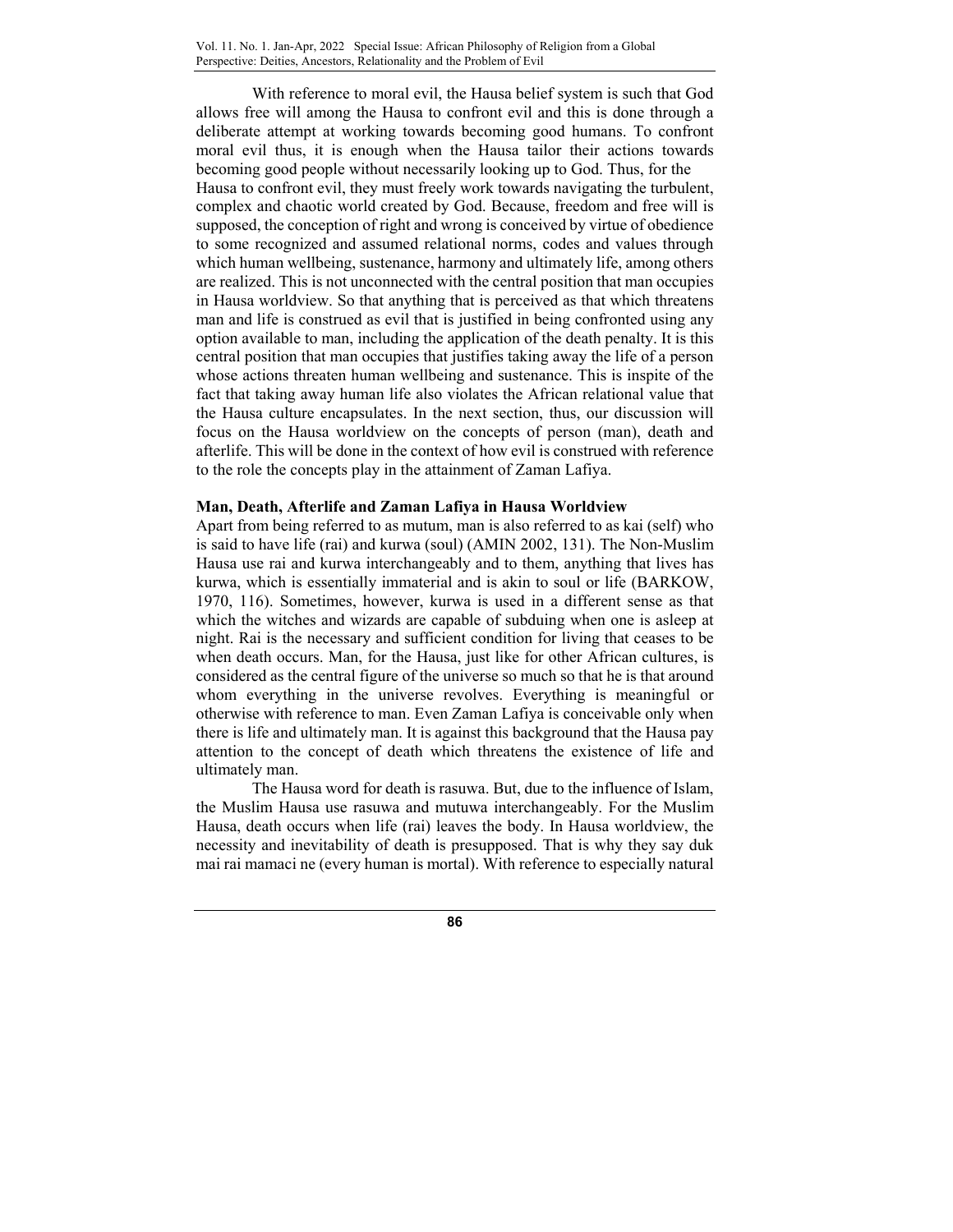death, the Hausa are thus, determinist, although not in absolute terms since they also believe that one should not do anything that brings about death to one's self. It is with reference to this that the Hausa say mai kasada shi yakan mutu kwanan sa basu kare ba (it is he who is reckless that dies before his time)

(AMIN 2002, 144). This proverb is expressed by the Hausa in the context of the case in which a person becomes a threat to his own life by engaging in any endeavour that brings death unto him. The meaning of the proverb may however, be extended to also serve as caution to not just the owner of a life but to others whose reckless actions may bring about death of others.

In Hausa thought, the soul (rai) is referred both to as the mind and as life. When referred to as the life, it is usually in conjunction with jiki (body) of which the human being is made up. Rai is essentially immaterial while the body is essentially material and it is in the body that rai lives. It is the coexistence of rai and jiki that is referred to as rayuwa (living/life). In Hausa worldview, however, this coexistence is not eternal which means, separation between rai and jiki would inevitably occur at some point. It is with this separation that rasuwa is said to have occurred and it is at this point that the Hausa say ran sa ya fita (his soul has gone out of his body) (IBRAHIM 2019, 23).

Difference of thought exists between the Muslim Hausa and the Non-Muslim Hausa on the position/destination of rai/kurwa upon death. For the Muslim Hausa, when rai leaves jiki it goes to lahira, which is afterlife otherwise referred to as the hereafter or as Barkow (1970, 116) calls it, the heaven. However, referring to lahira as heaven alone is problematic because, in Islamic thought, the hereafter is a combination of heaven and hell. For the Non-Muslim Hausa, although kurwa doubles as spirit of a dead person, it is possessed by the living and it is that which the witches and wizards have the ability to subdue and capture.

For the Non-Muslim Hausa, kurwa travels and wonders while one is asleep at night and it is in the course of such travels that witches and wizards attack and subdue it. It is only when the kurwa returns to the body from travels that one is able to be awake otherwise, such person remains asleep even though he is not necessarily dead. The person stands the chance of being awake only when the witch or wizard responsible is identified and asked to release his kurwa. It is against this background that the Hausa often make the expression thus: kurwa na kur, nama na da daci, tsakani na da maye (my kurwa is safe as my flesh tastes bitter for the wizard or witch). One wonders why the use of nama (flesh) in this expression when kurwa which the witches or wizards are concerned with is essentially immaterial. It may, however, be inferred that such reference to the flesh is because one's flesh is thought of as that which determines the taste of kurwa or atleast exert some form of influence since it is that in which the kurwa normally lives.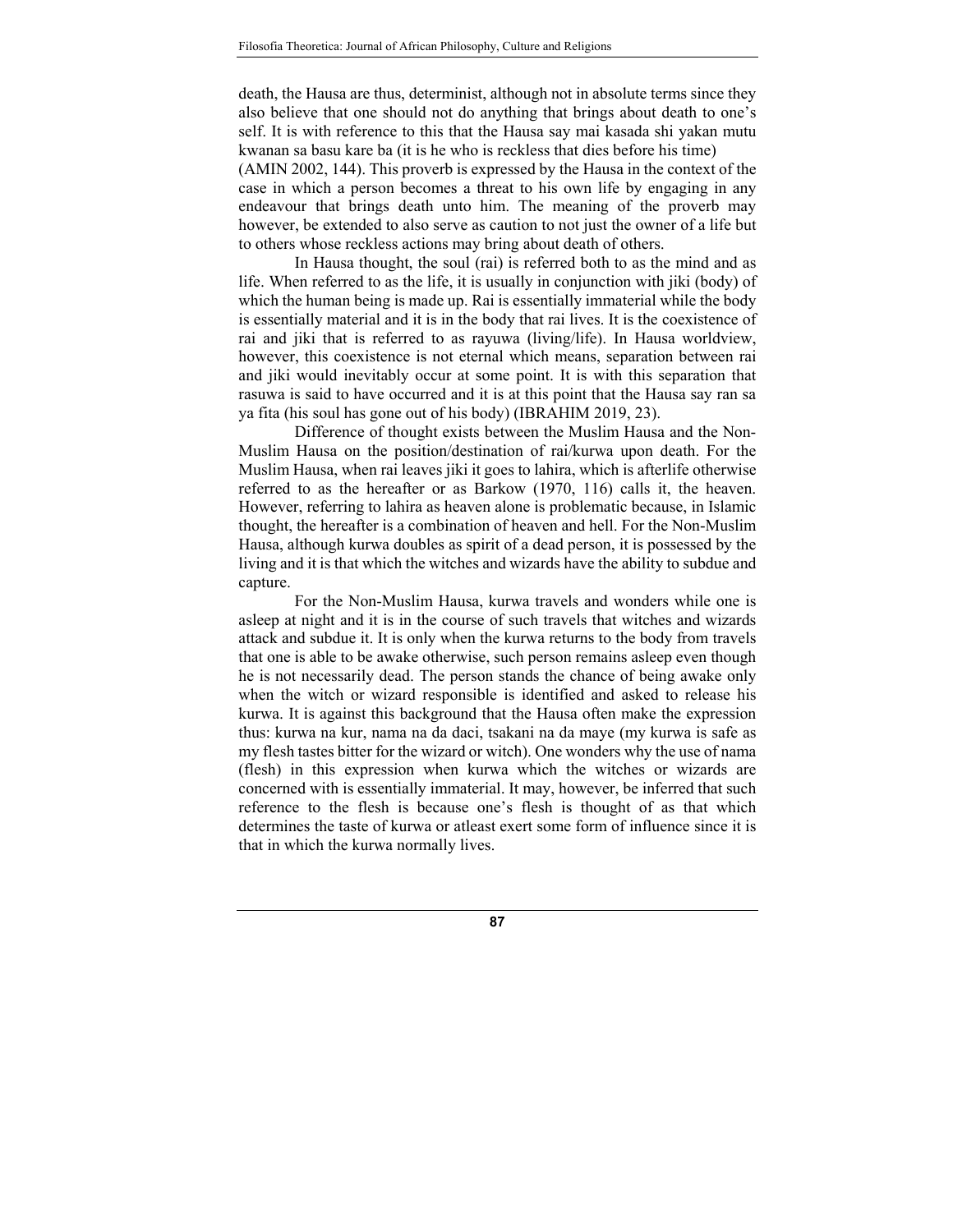The kurwa when referred to as the spirit of the dead comes back to the world to relate positively and peacefully with relatives and the community at large. Here, kurwa is used to mean rai. However, in Hausa thought, instances abound in which such relationship takes a violent and dangerous turn. Such is the case where the kurwa belonged to an old man who died with anger and vengeance (BARKOW 1970, 116). One wonders, however, why this is thought of by the Hausa as applying only to the old since to be angry and vengeful, one need not necessarily be old. For instance, anyone who had his/her life unnaturally cut short has cause to be angry and vengeful. Regardless, herein lays the conversation that is sparked between life, evil, death, afterlife and Zaman Lafiya. For the Hausa, when natural death occurs, kurwa comes back to relate with the world in a manner by which peaceful living is maintained. On the other hand, when the death is unnatural and is caused by some evil done to the dead, the kurwa comes back to relate with the world in a manner by which peace is disturbed. Such is the case in which one is murdered.

Closely similar to Hausa thought on kurwa is the concept fatalwa (ghost) which is also thought of as the spirit of a dead person (BARKOW 1970, 117). Fatalwa's abode is its owner's grave from where it torments unwary travellers, the Hausa think. Unlike kurwa, however, fatalwa is visible to men. It is distinguishable from kurwa in that while kurwa, when used in some sense, does exist before death, fatalwa is an afterlife concept that is identifiable by the living because it takes the shape and appearance of the dead. However, fatalwa goes beyond the grave to attack those who have done evil to the dead while living. That is why the Hausa say, fatalwan sa ta biyo ni (his fatalwa pursued me) or na ga fatalwan sa cikin bacci (I saw his fatalwa in my sleep). Such expressions presuppose some form of acquaintance with the dead. The expressions are usually by persons who have done evil to another or were responsible for someone else's death.

The point that is being made here is that conversation or relationship takes place between life and death, which determines the direction of a society with regards to the attainment of Zaman Lafiya. Where, for instance, evil is perpetrated in the form of murder, which brings about unnatural death, the dead returns to life to disturb peaceful living as we see in the case of kurwa. However, where it is a natural death or the dead was not inflicted with any evil and has no cause to be angry and vengeful, instead of disturbing peaceful living, kurwa brings about Zaman Lafiya in the manner which by it visits kins and community with a view to providing protection. Consequently, thus, the Hausa are justified in adopting any means necessary to ensure that Zaman Lafiya is attained and or maintained. These necessary steps may include threats of sanctions or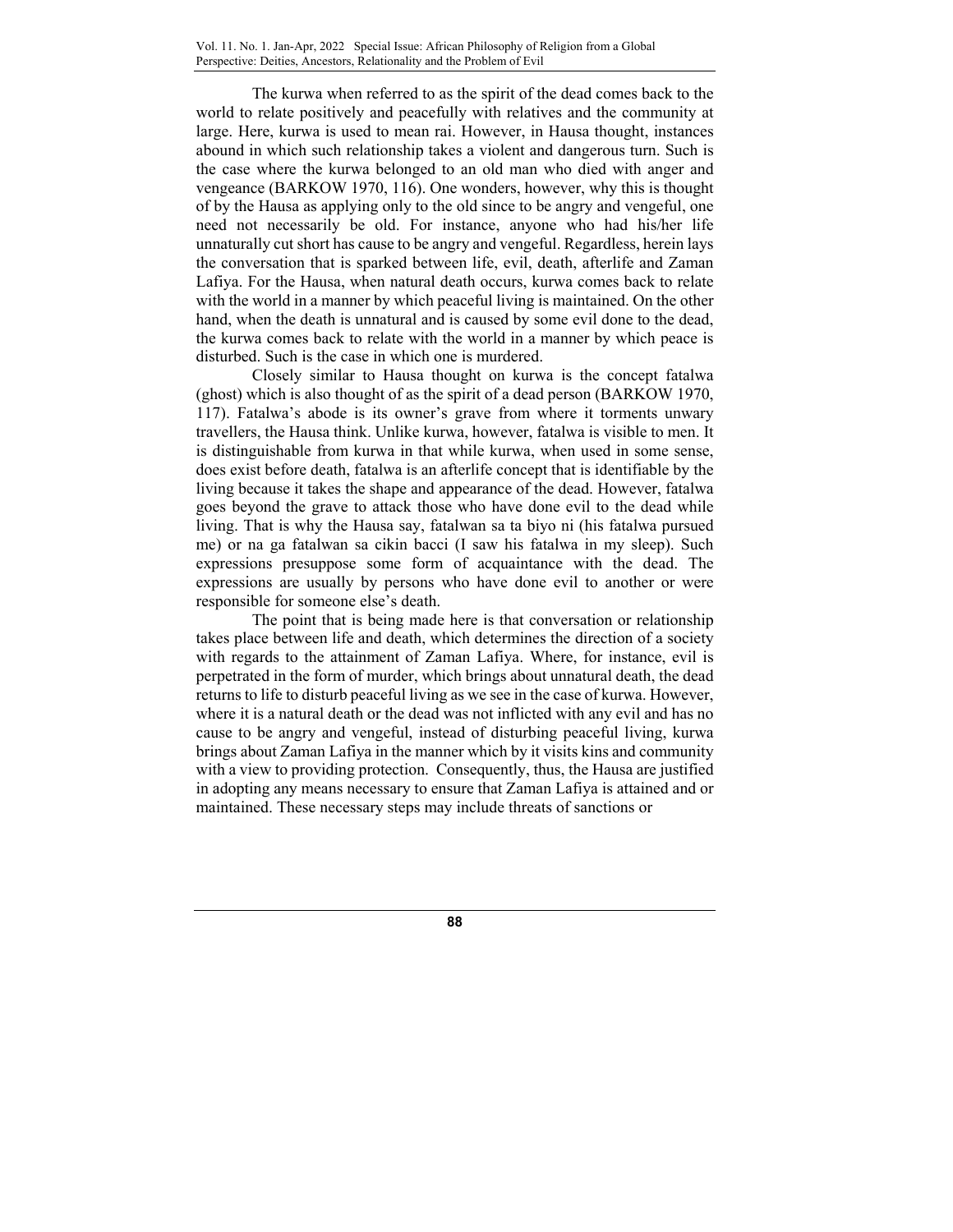punishment to deter persons from perpetrating evil such as murder that stand in the way of the attainment of Zaman Lafiya. In the next section, our discussion will be on the Hausa idea of crimes and especially death penalty. We will show that while actions are considered wrong because they stand in the way of the attainment of Zaman Lafiya and while the death penalty is ordinarily deemed evil because it threatens life, instances abound in which the death penalty is considered morally good. One of the instances is where carrying out the death penalty is considered necessary for the attainment of Zaman Lafiya.

### **Crime, Punishment and the Death Penalty as Necessary Evil**

C.S. Momoh (2000, 378) argues that because the end of belief and worship is the act or conduct, what should matter for the African, is the end being the act or conduct. Put differently, in Africa, the act of belief and worship is done with a view to making those who engage in doing so act in a certain manner. Momoh's argument is probably informed by the belief that in Africa, the concept of the Day of Judgment, presided over by a Supreme Being who hands down reward and punishment is hardly thought of. That is why belief and worship, for Momoh, matter less than conduct since reward and punishment (judgment) are carried out here on earth and are incorporated into our ways of life with a view to bringing about harmony. Momoh's argument is that because Africans do not wait for a Day of Judgment, human conduct must be rewarded and or punished here on earth. This is the case in Africa before contact with Islam and Christianity because the idea and or concept of a Supreme Being is not thought of (MOMOH 2000, 377). Instead of a Supreme Being, what Africans had was a handful of gods.

Momoh's argument that the concept of a Supreme Being is not thought of in Africa is not applicable to all African worldviews. As earlier noted, the Hausa, for instance, have a conception of the Supreme God, otherwise referred to as Ubangaji, whom they regard as the maker of the universe. This is in addition to the conception they have of other gods (spirits) through which they worship the Supreme Being. The argument of Mbiti (1980, 69-70), which is to the effect that throughout Africa, humans only interact with God through intermediaries such as Priests, Diviners, Rainmakers, living dead, elders and spirits, etcetera, further supports the conception of a Supreme Being in Africa.

Conceptions of crime in Africa are not unconnected with systems of belief and cultural values. Crimes are conceived with reference to the conformity or otherwise of those crimes with acceptable societal norms. Those that are in conformity with the norms are rewarded, while those that deviate from the norms are punished at varying lengths. Specific conducts within the Nigerian socio-cultural practices that are said to be punishable because they do not conform to societal norms include theft, abduction, murder, adultery, fornication, farmland encroachment etc. The severity of punishment is not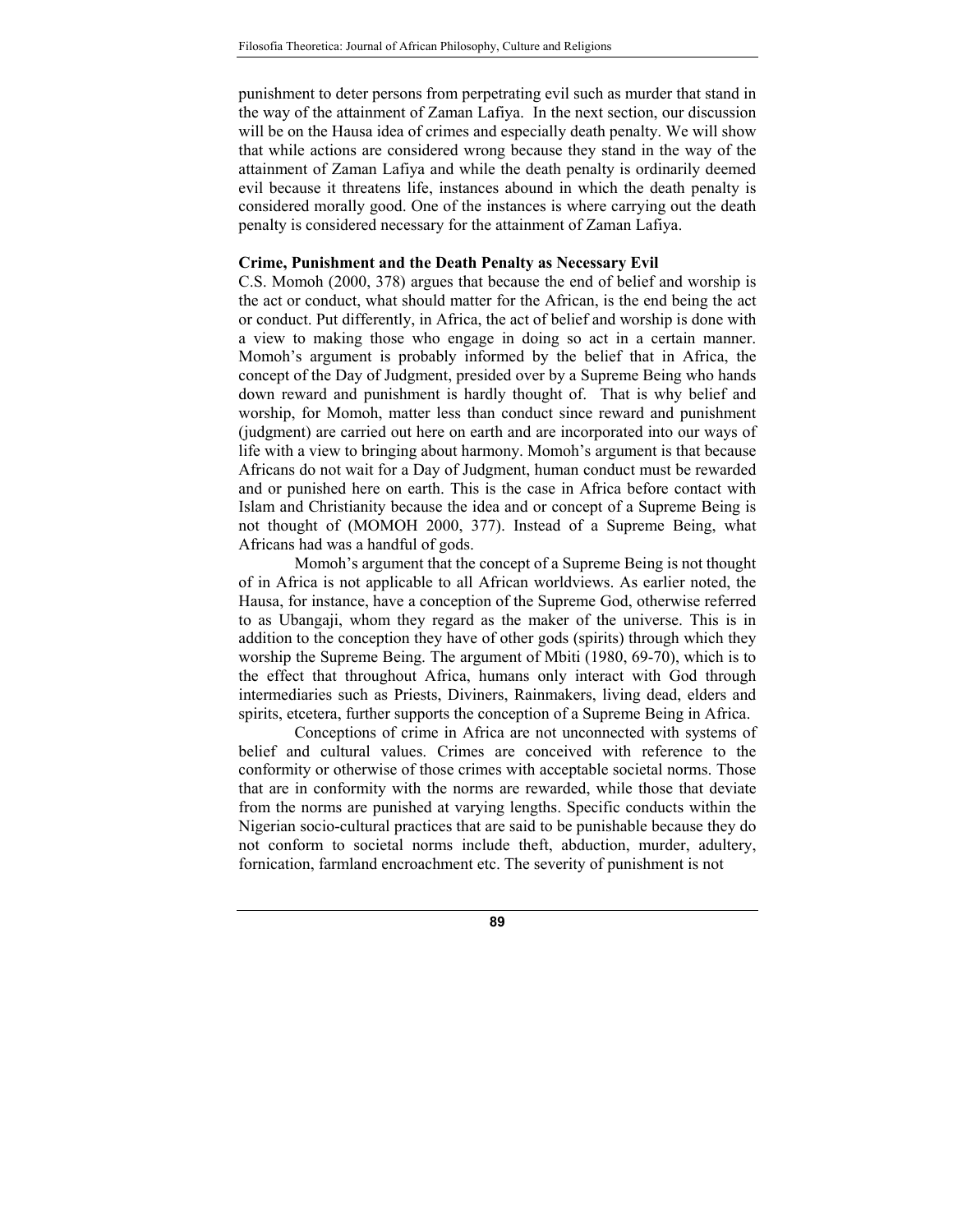unconnected with the extent of the damage each conduct brings about to victims and the community (JONAH 2013, 1). Consequently, the actions that are thought of as those that should attract reward are those that sustain the community relationships (BARKOW, n.d, 2). On the other hand, actions that stand in the way of the sustenance of the community relationships are thought of as those that attract punishment. Reward and punishment are thus determined with reference to how actions assure or impede communal relationships in society.

Among other kinds of punishment such as fines, warnings and banishment, the death penalty is not unknown to Africa. Unlike other kinds of punishment, however, the death penalty is not considered as a pleasant thing to do. The death penalty for crimes such as murder, manslaughter and abduction is resorted to only when it is necessary such as the the circumstance in which it is the only fitting punishment in the absence of other appropriate options such as banishment. Although public execution is not considered appropriate in some culture, such as the Goemaini of North central Nigeria because it conflicts with the sacredness of life (JONAH 2013, 3), such is not the case in Hausa culture as we will come to see.

Some of the wrongs that are considered appropriate in being punished with death include fornication and theft of farm produce. Unlike what is obtainable in other cultures, such as the Goemaini, the concept of public execution is not unknown to the Hausa. The Hausa do engage in public executions, often during ceremonies. If the death penalty is considered appropriate to be inflicted at all, then, the crime of taking away a life is one of such cases in which the death penalty must apply. This is so because of life's importance, which is a necessary condition for peace and ultimately sustenance. It is also because of the status of man as the central figure of the universe. John S. Mbiti (1980, 206) has gone further to argue that among other wrongs such as theft and rape, murder is a wrong that is appropriately punished with death in Africa. For Andrew Novak (2014, 3) also, like many other societies, murder, among other acts, was considered as a grave action that African societies frowned at.

In Africa, crime and punishment are conceived with reference to social order and peace (MBITI 1980, 295), so that, any action is being regarded as a wrong with reference to its propensity to hamper peace and social order, and any punishment is adjudged as good or proper with reference to how it brings about social order and peace. Social peace and order are of enormous importance to the extent that they are considered sacred and as measures of moral determination. One of the prisms through which the social order is viewed is the institution of kinship. Wrongs against individuals are deemed as wrongs against every other one and ultimately the community since everyone is thought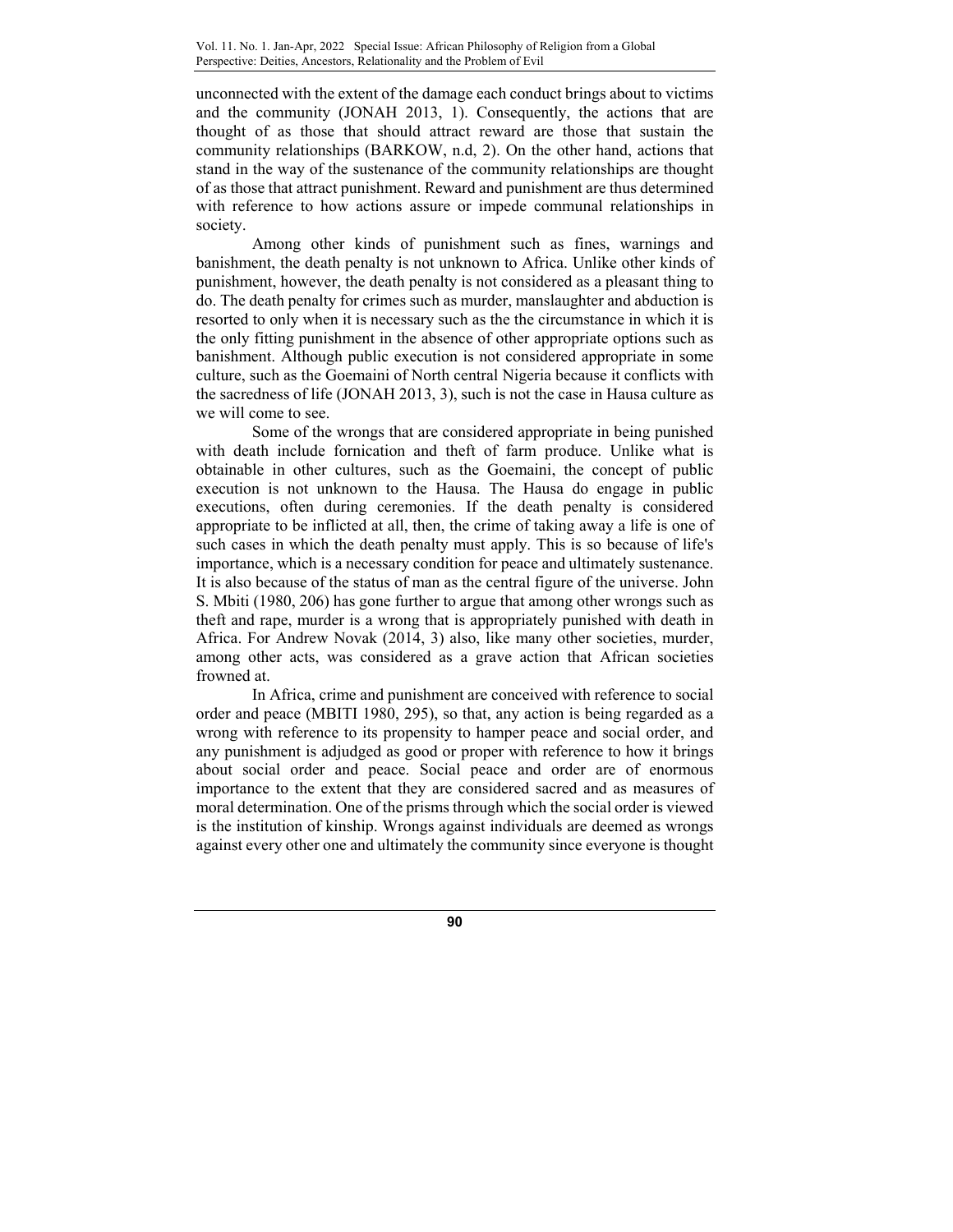of as being related to everybody. Wrongs or evils, therefore, are conducts that disrupt peaceful relationships. Thus, if you steal from one person, it is as though you steal from every other person. If one kills another, it is as though every other person and ultimately the community is killed and or pained because relationships will be strained. This thereby brings about social disorder, which ultimately disturbs peaceful living. It is an offence against the community to act in any way that disrupts the relational order of the community.

It was earlier noted that there are qualities or virtues that must be cultivated in order to attain the status of being good (mutumin kirki). Apart from the role these qualities play in bringing about mutumin kirki, they also play the role of guiding the Hausa towards living an ethical life which is a condition for social order and peace. One must, therefore, constantly be seen striving to cultivate these virtues so he can act ethically and do away with evil. Since one must be in relationship with others in order to exhibit virtue, the capacity for relationship is then prized highly in Hausa culture as it is in other African cultures. Any struggle that is not geared towards ethical living which brings about social order and peace is evil. Sanction, in the form of punishment, is one of the ways by which this evil can be prevented. It should be noted that the option of punishment is resorted to after other options are exhausted. As earlier noted, the Hausa revere knowledge ilimi/sani which is acquired through a process of learning. It is through this process that the Hausa individual is taught how to cultivate the virtues that help in living an ethical life. As it is the case with human nature, some would refuse to go through such process and some would refuse to act ethically even when they have gone through such process. It is as a response to this that punishment is applied; to either ensure that the Hausa cultivate these qualities which guides him towards living an ethical life or to protect social order and peace. It is through this that the community is thought of as being consolidated and or sustained and it is with reference to this that any punishment qualifies as being good or bad. The death penalty is therefore, thought of as being morally justified for murder because it is necessary to bringing about peaceful living or restore broken relationships. One of the ways through which the death penalty is executed is by chopping up of the head. This is carried out by a designated person known as hauni under the instruction of the community leader. It is by virtue of this that Hausa community leaders are sometimes referred to as sarkin yanka (slaughter commander) (MUHAMMAD 2014, 57).

Theft of farm produce is another wrong that the Hausa consider so grave to such an extent that the death penalty is considered appropriate as punishment. This is because of the significance of agriculture and farming in Hausa thought. One of the significance of farming is the general role farm produce plays in the provision of one of the universal basic human needs, food.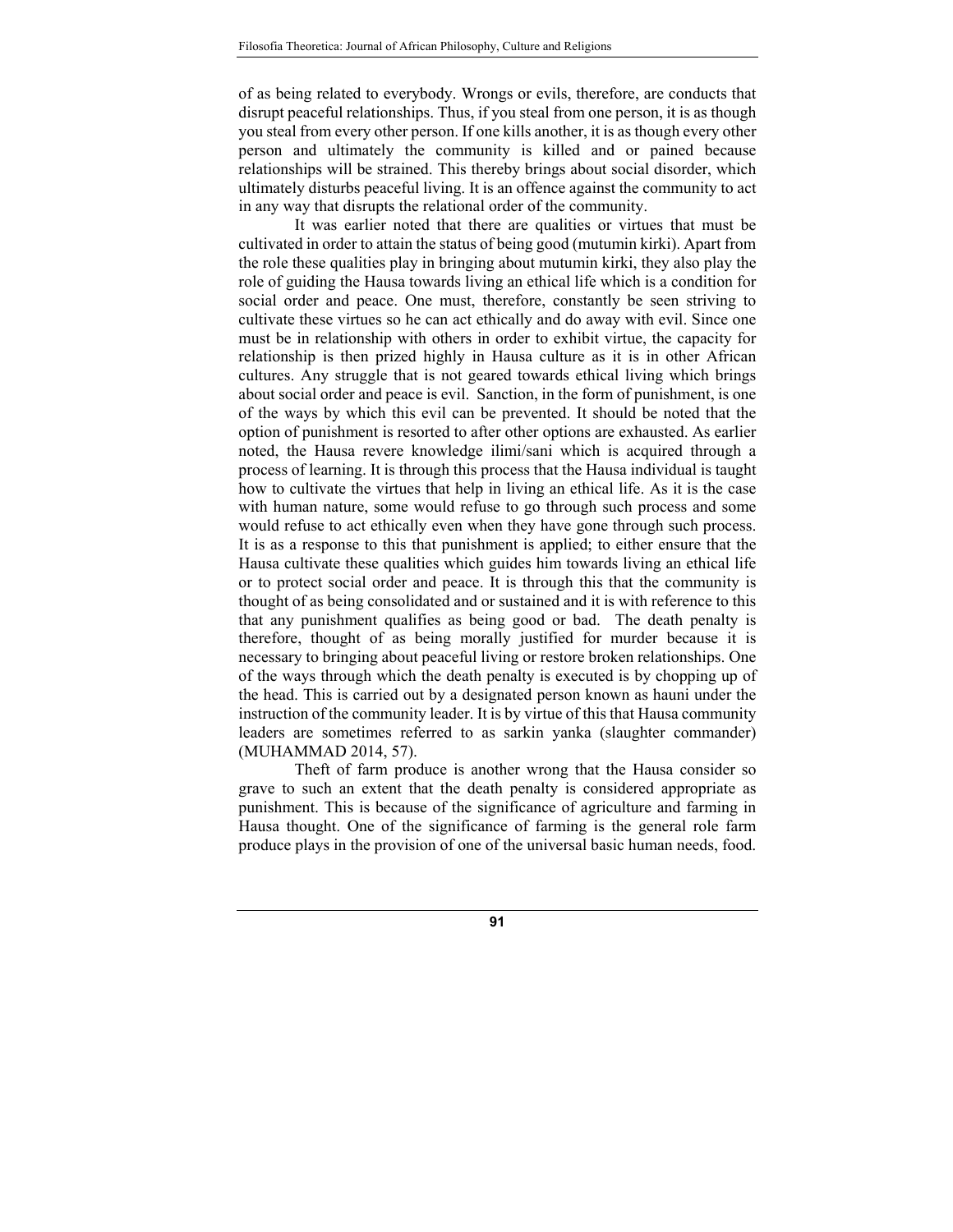In Hausa worldview, noma (farming) is also significant because it is thought of as the root of riches/wealth. Such significance is expressed in the saying noma tushen arziki (farming, the root of riches/wealth). Moreover, it is the yields from noma that is used in the Hausa cultural practice of what is called gara*.* Gara is a collection of varieties of farm produce that the Hausa bride takes to her matrimonial home. The worth of the Hausa bride is determined with reference to the quantity and quality of the gara that the bride takes to her matrimonial home. Gara, for the Hausa, is so significant that it is only Zaman Lafiya that is thought of as that which is higher in rank than gara so that the forfeiture of gara is only justified when it is done to maintain peaceful co-existence. The Hausa invoke this proverb to assert that *gara* is so important that its forfeiture is only justified when it is done to maintain peaceful co-existence (BAMBALE 2016, 17). Thus, the Hausa say *Zaman lafiya yafi gara,* Peaceful living is worth more than wedding commodities (that a Hausa bride takes to her groom's house).

It is due to the importance of farm produce that there is, in Hausa thought, a conception of a god otherwise referred to as *uwar gona* that is so revered by the Hausa such that sacrifices are offered to please her for the role it plays as the protector of the farm. It is through uwar gona that the death penalty for the theft of farm produce is executed by causing the stomachs of persons guilty of stealing from the farm to swell until they die (IBRAHIM 1982, *47-48*).

Chastity of especially brides is also a virtue that is so revered by the Hausa so much that being unchaste attracted the death penalty. In Hausa thought, marriage ceremonies are also thought of as ritual or trial conducted to determine the chastity of the bride. The trial is conducted by asking someone to use a magical knife to strike a goat with it with the aim of slicing it into two. The chastity of the girl is established when the man is able to slice the goat with one stroke. But in the event that the girl is unchaste, that man would not be able to slice the goat with that magical knife no matter how many times he tried (IBRAHIM 1982, 171).

At the beginning of the ritual, the bride is asked to say whether or not she is chaste. Her answer is what determines whether or not the ritual shall proceed. Where she says that she is chaste, then the ritual proceeds to determine the veracity of her claim. Where she says she is unchaste, there is no need for that ritual and she would be left to live in which case she would continually be mocked along with her family for having been involved in a shameful act. When a girl is actually unchaste, *uwar gona* would cause her to instantly fall and die. It may be inferred that the justification for carrying out the death penalty on the Hausa bride for being unchaste is to be found in an attempt by the Hausa to protect the kinship system. Kinship is important because virtually all values and norms connected with human relationship are understood and interpreted with reference to the kinship system of the people. It is one of the strongest forces in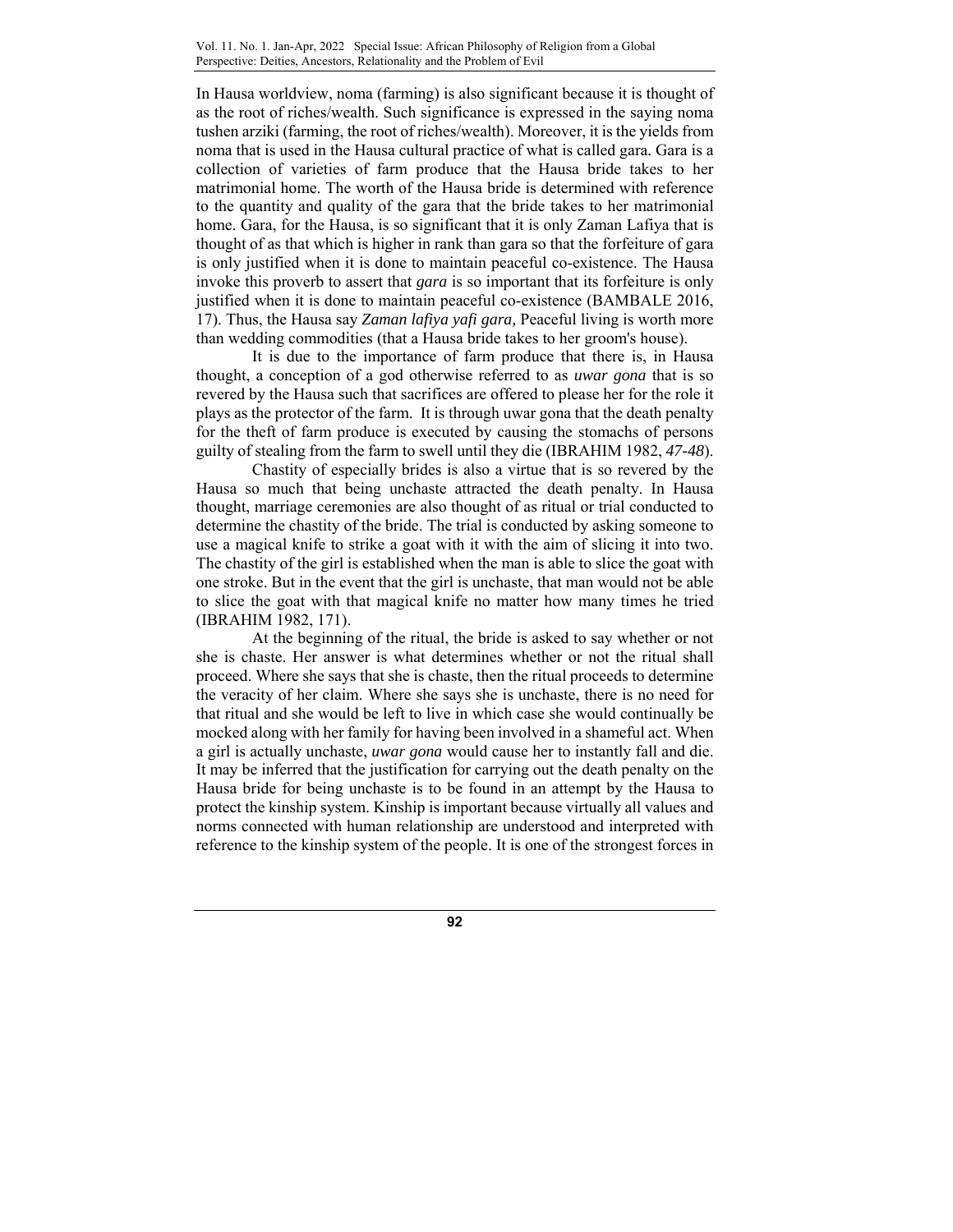traditional African life that is established by blood and betrothal (engagement and marriage) Mbiti (2000, 104). Being unchaste undermines kinship and renders engagement and betrothal useless and for the Africans and indeed the Hausa, anything that threatens it should be visited with the severest punishment.

## **Conclusion**

Within the context of Hausa moral thought and belief system, the foregoing discussion brings to the fore the extent of the importance of the concept of Zaman Lafiya with reference to the necessary role it plays in the conceptualization of evil as well as the determination of morality in Hausa thought. This is illustrated in the manner by which some crimes such as murder are thought of as grave crimes that are justified in being punished because they stand in the way of the attainment of Zaman Lafiya. We have seen how death and afterlife are formidable concepts in the moral considerations of especially crime and punishment in Hausa thought. Critics may question whether Zaman Lafiya is a moral theory and if it is, a general or restricted one for explaining the morality of any or a particular action such as punishment. Our response would be that while Zaman Lafiya can be put forward as both a general and particular guide/ framework for determining morality in Hausa thought, it has not attained the status of a comprehensive theory. Our attempt is geared towards promoting the idea of Zaman Lafiya as a possible moral angle from which moral judgments and considerations can made in Hausa thought. Further research with a view to exploring the possibility of developing Zaman Lafiya as a comprehensive moral theory would be worthwhile.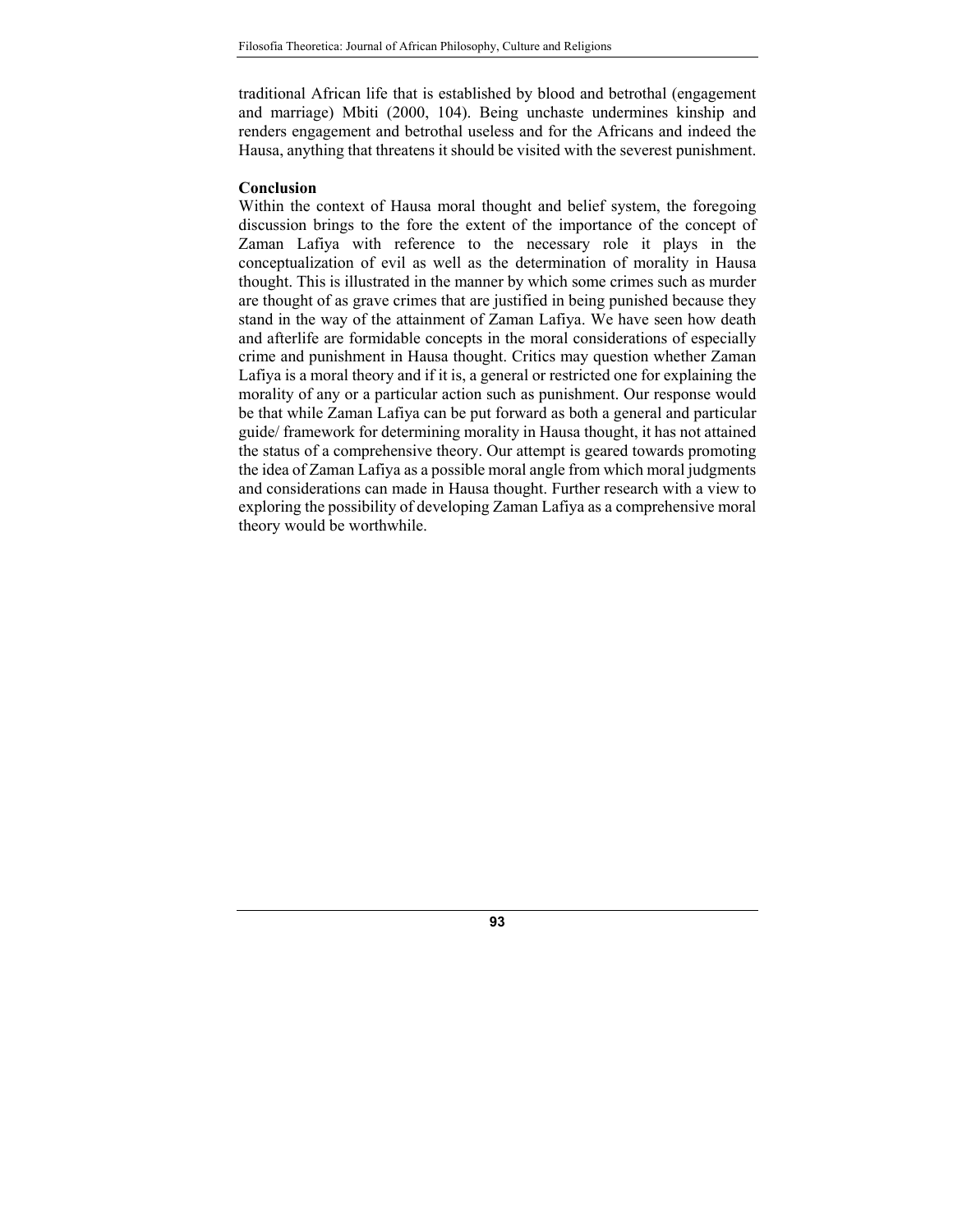## **Funding Acknowledgements**

This publication was made possible through the support of a grant from the John Templeton Foundation and the Global Philosophy of Religion Project at the University of Birmingham. The opinions expressed in this publication are those of the author(s) and do not necessarily reflect the views of these organisations.



**GLOBAL PHILOSOPHY EXECUTE RELIGION PROJECT**<br> **EXECUTE PROJECT**<br> **EXECUTE POR PHILOSOPHY OF RELIGION** 

# **Relevant Literature**

- 1. AMINU, Muhammad. L. "The Hausa Code of World-Life: A Paremiological Exposition", African Studies Association of Australasia and the Pacific 2003 Conference Proceedings - African on a Global Stage, 2003, pp1-21. Retrieved September 8, 2021 **https://afsaap.org.au/assets/Aminu.pdf**
- 2. \_\_\_\_. "The Hausa Metaphysical Worldview: A Paremiological Exposition", [Ph.D. Dissertation, Department of African Languages and Culture, Faculty of Arts, Ahmadu Bello University Zaria], 2002. Unpublished.
- 3. ANYANWU, K.C. "The African World-view and the Theory of Knowledge," [African Philosophy: An Introduction to the Main Philosophical Trends in Contemporary Africa, E.A. Ruch and K.C. Anyanwu Eds.], 2000. Catholic Book Agency: Rome.
- 4. AYUBA, Abubakar. "Spatio-temporal Representation in Hausa Thought: A Critique from Oral Literature" [Ph.D. Dissertation, Department of African Languages and Culture, Faculty of Arts, Ahmadu Bello University Zaria], 2019. Unpublished.
- 5. BAMBALE, Zubairu. L. "The Hausa Concept of a Good Man: A Critical Rethink of Kirk-Greene", [paper presented at the Nigerian Philosophical Association (NPA) Biennial International Conference, University of Uyo, Akwa-Ibom State], 27-28 October, 2016. Unpublished.
- **6.** BARKOW, Jerome. H. "Evaluation of Character and Social Control among the Hausa" Ethos, pp1-14. Retrieved September 8, 2021.

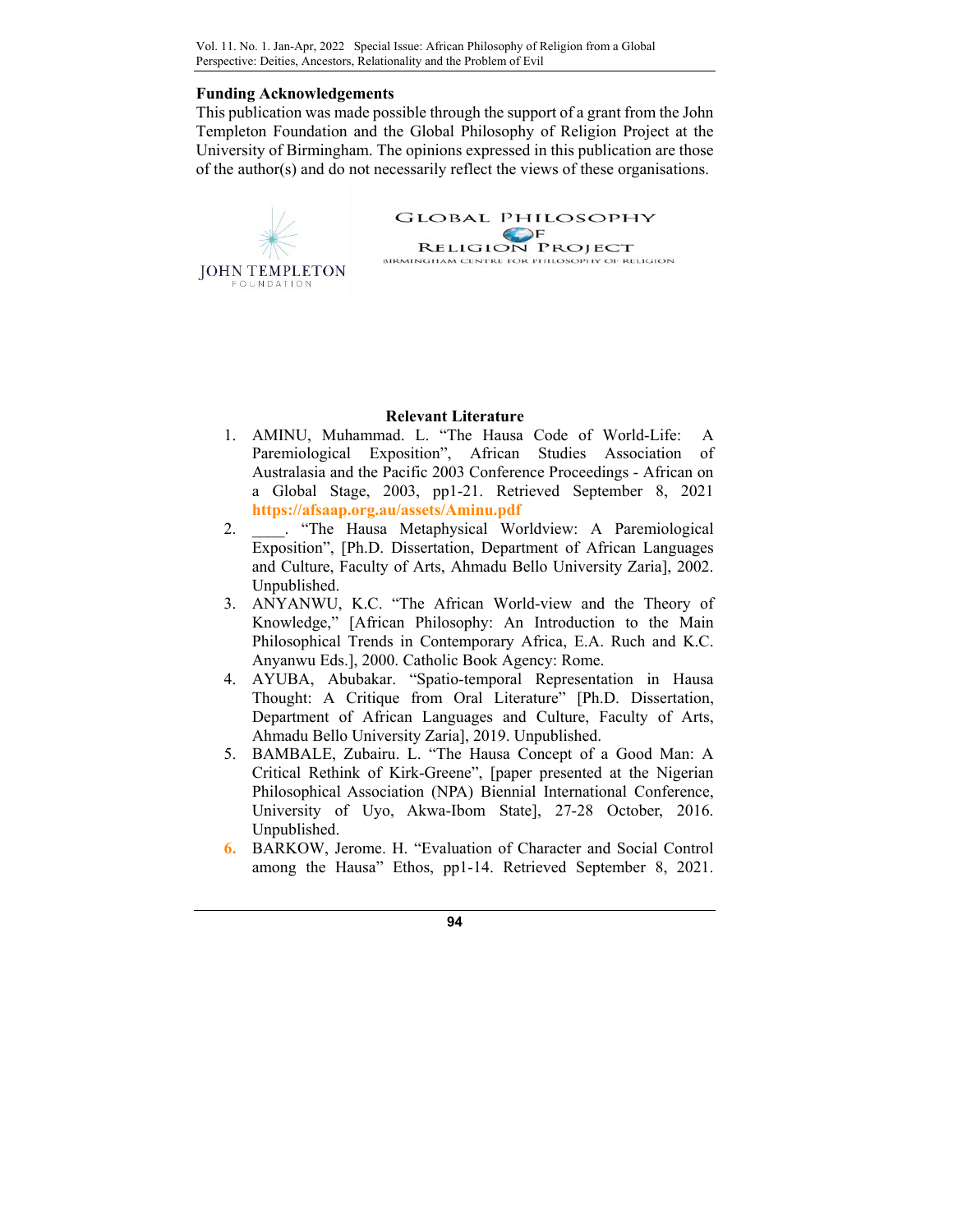**https://anthrosource.onlinelibrary.wiley.com/doi/pdf/10.1525/eth. 1974.2.1.02a00010** 

- 7. BARKOW, Jerome. H. "Hausa and Maguzawa: Process of Group Differentiation in Rural Area in North Central State, Nigeria", [PhD Dissertation, Faculty of the Division of the Social Sciences, University of Chicago], 1970. Unpublished.
- 8. CHIMAKONAM, Jonathan. O., & OGBONNAYA, Uchenna. L. [African Metaphysics, Epistemology, and a New Logic], 2021. Palgrave Macmillan: Cham.
- 9. IBRAHIM Sani, M. "The Relationship between Culture and Religion: The Influence of Islam on the Life of Traditional Hausa People", [Ph.D. Dissertation, Department of African Languages and Culture, Faculty of Arts, Ahmadu Bello University Zaria], 1982. Unpublished.
- 10. IBRAHIM, Nura. "A Critical Reinterpretation of Rene Descartes's Dualism with Islamic Thought", [Ph.D. Dissertation, Department of Philosophy, Faculty of Arts, Ahmadu Bello University Zaria], 2019. Unpublished.
- **11.** JONAH, Changwak. E. "Crime and Punishments among the Goemai: A Preliminary Survey of Traditional Judicial Practices in North Central Nigeria," [IOSR Journal of Humanities and Social Science]. Pp1-5, Nov. - Dec*.,* 2013*.* Vol 18. Issue 2. Retrieved June 24, 2021. **https://www.google.com/url?sa=t&source=web&rct=j&url=http:/ /www.iosrjournals.org/iosr-jhss/papers/Vol18 issue2/A01820105.pdf%3Fid%3D8615&ved=2ahUKEwjhvpeD5L DxAhXhQeUKHTB-CigQFjAKegQIBxAC&usg=AOvVaw2sphZVvJWtyCpiN6Ew44P n**
- 12. Kirk-Greene, Anthony. H.M. "Mutumin Kirki: The Concept of the Good Man in Hausa," [The Substance of African Philosophy C.S. MOMOH Ed.], pp246-259, 2000. African Philosophy Project Publication: Auchi.
- 13. MBITI, John. S. [African Religions and Philosophy], 1980. Heinemann Educational Books Ltd: London.
- 14. MOMOH, S.C. [The Substance of African Philosophy], 2000. African Philosophy Project Publication: Auchi.
- 15. \_\_\_\_. "African Moral Atheism," [The Substance of African Philosophy, C.S. MOMOH Ed.], pp377-398, 2000. African Philosophy Project Publication: Auchi.
- 16. MUCIZZ, Goriawala "Maguzawa: The Influence of the Hausa Muslims on the Beliefs and Practices of the Maguzawa, The Traditional Religionists of Kano and Katsina," [The Gods in Retreat Continuity and Change in African Religions, Emefie Ikenga Metuh Ed.], pp47-58, 1985. Fourth Dimension Publishers Co. Ltd: Enugu.